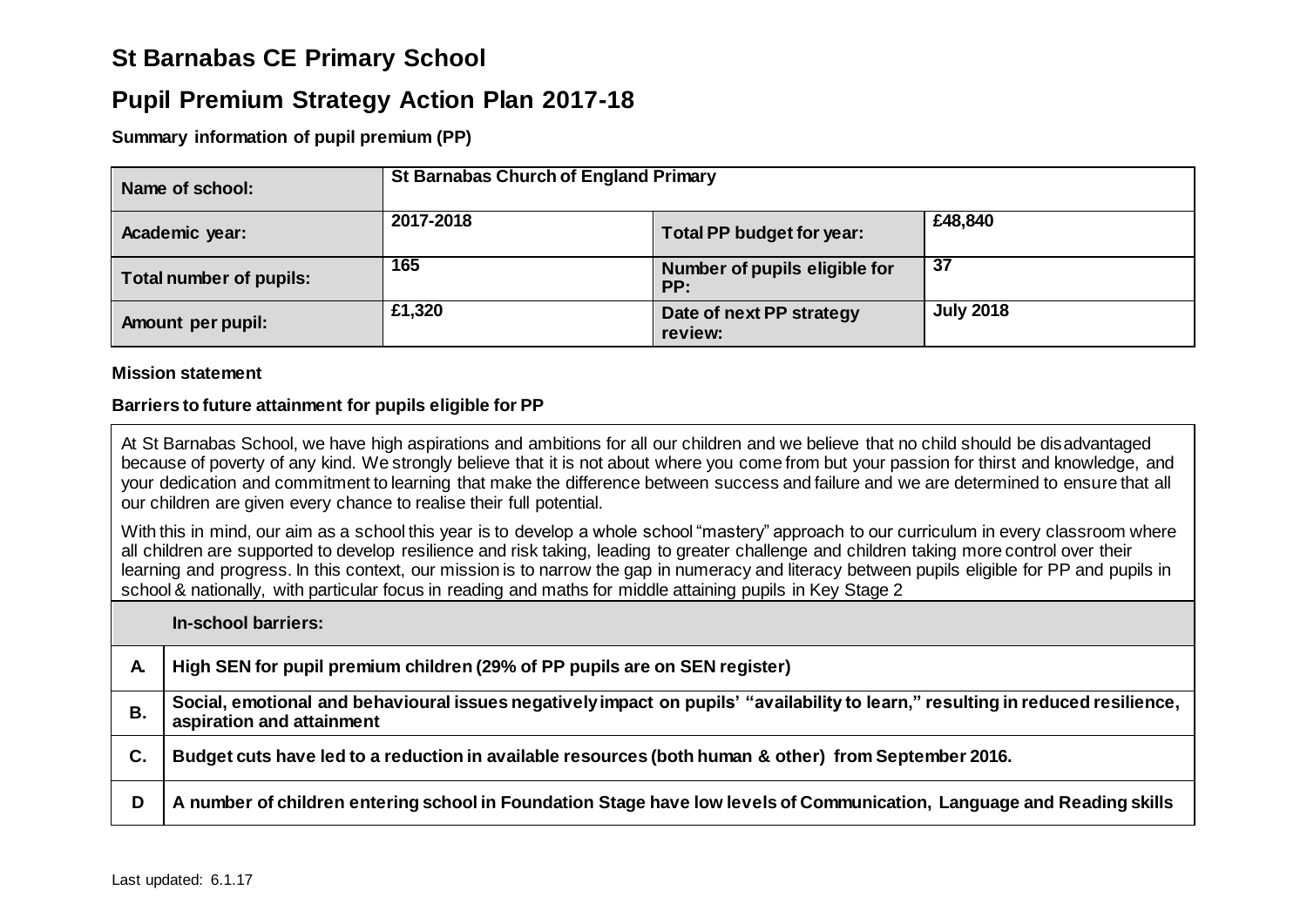|    | <b>External barriers:</b>                                                               |
|----|-----------------------------------------------------------------------------------------|
| D. | Children sometimes have reduced opportunities to develop wider interests outside school |
| Е. | Attendance rates/lateness is a problem for some children                                |
| F. | Difficulties at home/family can impact on their learning.                               |
| G  | Lack of parental/adult support to help children learn and be motivated to make progress |

### **Aims and outcomes**

| Desired outcome: |                                                                                                                                                             | <b>Success criteria:</b>                                                                                                                                                                                                                                                                                                                                                                                                                                                        |  |  |  |  |
|------------------|-------------------------------------------------------------------------------------------------------------------------------------------------------------|---------------------------------------------------------------------------------------------------------------------------------------------------------------------------------------------------------------------------------------------------------------------------------------------------------------------------------------------------------------------------------------------------------------------------------------------------------------------------------|--|--|--|--|
| $\mathbf{A}$     | All vulnerable pupils feel more supported and encouraged in<br>school                                                                                       | Pupils improve attendance (from 93.4% 2016-2017), and report<br>increased enjoyment of school.                                                                                                                                                                                                                                                                                                                                                                                  |  |  |  |  |
| В.               | To reduce attainment and progress gap between PP and non-PP<br>in:<br>KS1 - Reading, writing & maths<br>KS2 - Reading & maths<br>EYFS - reading and writing | KS2 – continue to close attainment gap in all subjects at expected<br>and higher standard.<br>Maths: Improve progress score in Maths from -1.8 (2017) and<br>reduce gap between PPG and national non-disadvantaged pupils<br>$(-2.1 \text{ in } 2017)$<br>KS1 – continue to close attainment gap across all subjects<br>Children to attain at the national level for non-disadvantaged<br>pupils across all subjects.<br>EYFS pupils narrow the gap in Communication & Literacy |  |  |  |  |
| C.               | Improve attendance and punctuality of PP and vulnerable pupils                                                                                              | Attendance and punctuality of PP pupils is closer to that of non<br>PP pupils. Children show improved well-being and availability to<br>learn when they first come in.                                                                                                                                                                                                                                                                                                          |  |  |  |  |
| D                | Improve opportunities for all vulnerable children so that finance is<br>not a barrier to engagement                                                         | Pupils will engage in social and learning opportunities which lead<br>to higher engagement with learning and growth in self esteem                                                                                                                                                                                                                                                                                                                                              |  |  |  |  |
|                  | How improvement will be measured:                                                                                                                           |                                                                                                                                                                                                                                                                                                                                                                                                                                                                                 |  |  |  |  |
| A.               | Success is measured by improved attendance over year and pre/post questionnaires                                                                            |                                                                                                                                                                                                                                                                                                                                                                                                                                                                                 |  |  |  |  |
| <b>B.</b>        | Evidence from Target Tracker/Raise Online/Pupil Progress meetings and monitoring shows that non-SEN PP children are "catching<br>up" with their peers/      |                                                                                                                                                                                                                                                                                                                                                                                                                                                                                 |  |  |  |  |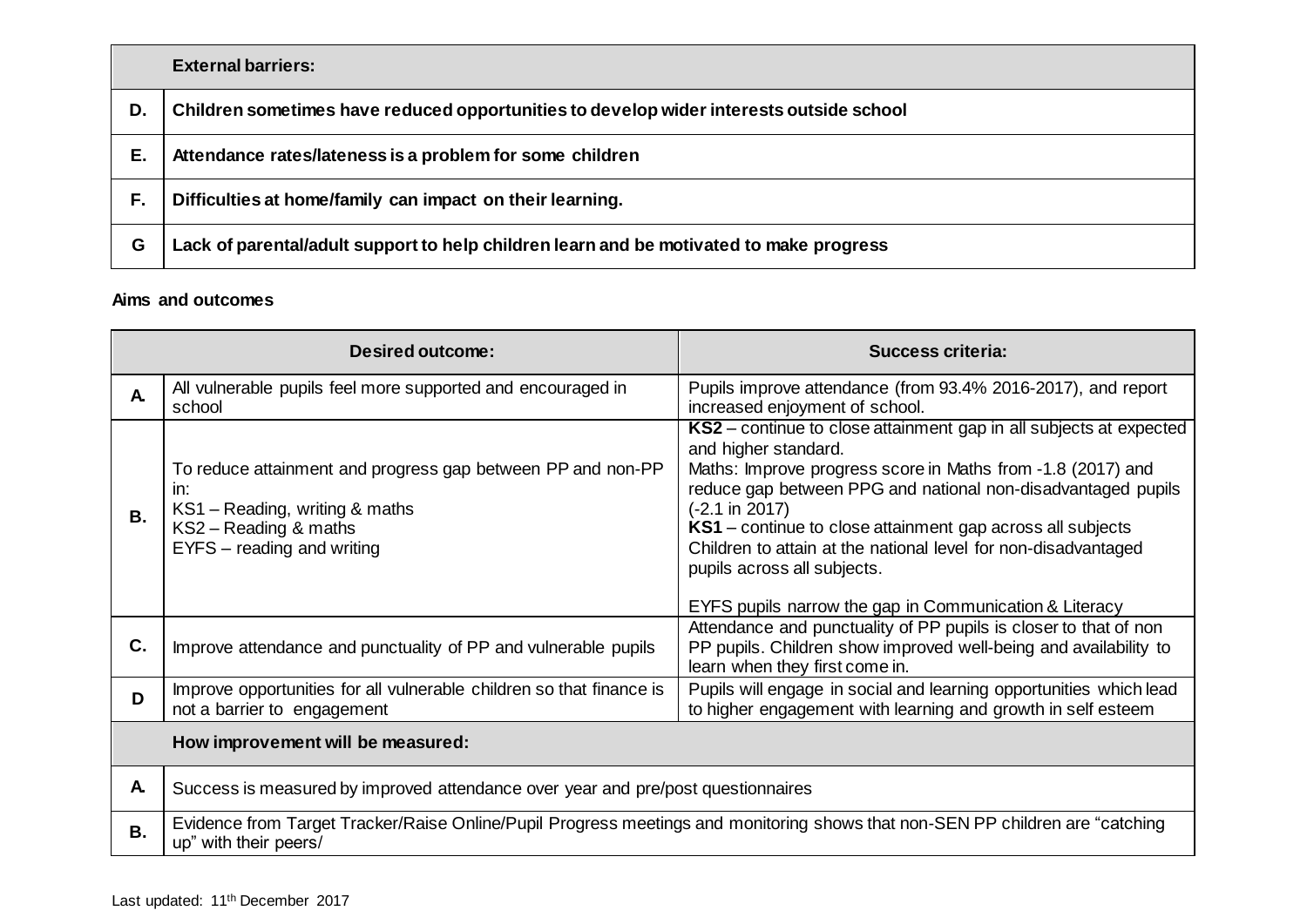| $\vert$ C. $\vert$ As measured by data from Integris system and discussions with class teachers.    |
|-----------------------------------------------------------------------------------------------------|
| Data from take up of after school clubs, school trips and residentials; breakfast and holiday clubs |

## **Planned expenditure**

| <b>Desired</b><br>outcome | Action/approach                                                                                                                    | What is the evidence and<br>rationale for this choice?                                                                                                                    | How will you ensure it is<br>implemented well?                                                                                                                                                                                                                        | <b>Staff lead</b> | <b>Budget</b>                 | <b>Review</b><br>date |
|---------------------------|------------------------------------------------------------------------------------------------------------------------------------|---------------------------------------------------------------------------------------------------------------------------------------------------------------------------|-----------------------------------------------------------------------------------------------------------------------------------------------------------------------------------------------------------------------------------------------------------------------|-------------------|-------------------------------|-----------------------|
| A and C                   | Continued employment of<br>"Children's Champion" to<br>work as PSA between<br>school and families of<br>vulnerable children.       | Strong evidence of<br>improving relationship and<br>communication between<br>parents/ & school seen<br>which leads to vulnerable<br>children being supported to<br>learn. | Regular review meetings<br>with CC to ensure she is<br>fully utilised to best effect.                                                                                                                                                                                 | E Connolly        | 10 hours per<br>wk £6,775     | 7/18                  |
| A and C                   | Appointment of a Primary<br>Mental Health/Well-Being<br>worker to work on a 1:1 or<br>small group basis with<br>vulnerable pupils. | We believe that this work<br>will help children be more<br>"available to learn" by<br>reducing anxiety and<br>aiding communication                                        | Regular reviews with H &<br>WB worker, and children<br>involved                                                                                                                                                                                                       | E Connolly        | No cost to<br>school          | 7/18                  |
| A and C                   | Implementation of whole<br>school PHSCE programme                                                                                  | EEF states that social and<br>emotional learning has<br>moderate impact on<br>learning outcomes<br>(+4months)                                                             | Regular monitoring<br>Results of pre and post<br>questionnaire completed<br>by PP children                                                                                                                                                                            | E Connolly        | Covered in<br><b>SLT</b> time | 7/18                  |
| B                         | Continue to fund additional<br>teacher to run interventions<br>for children identified as<br>needing "catch up"                    | Teacher led interventions<br>believed to have greater<br>impact than those<br>delivered by TAs<br>(Teaching & Learning<br>Toolkit - EEF)                                  | Tracking of pupils in receipt<br>of catch up via Target<br><b>Tracker</b> and<br>monitoring/pupil progress<br>meetings.<br>Regular monitoring of<br>quality of teaching &<br>learning for interventions<br>and support individual staff<br>to improve their practice. | E Connolly        | £12,000                       | 7/18                  |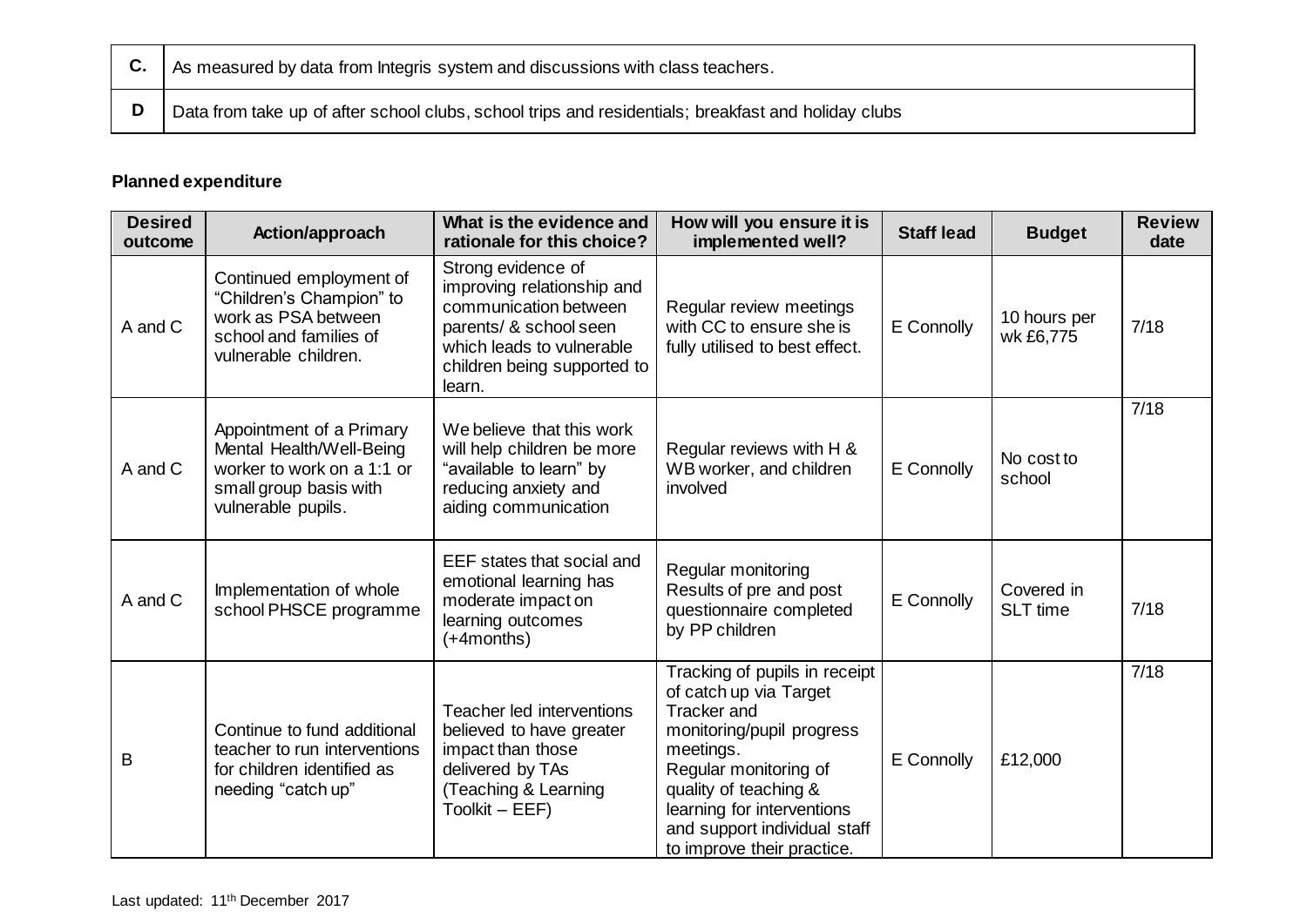| <b>B&amp;C</b> | Continue to raise<br>aspirations and widen<br>interests of PPG pupils<br>through involvement of<br>subsidised after school<br>clubs and participation in<br>the 'Inspiring Minds'<br>Scheme | Increasing exposure to<br>quality learning from CU<br>modules covering areas<br>such as the<br>arts/business/sports will<br>enhance child's experience<br>of the world. | Target vulnerable pupils<br>with invitations to clubs etc<br>as priority and monitor take<br>up of places.<br>Review impact of learning<br>from modules with children | E Connolly | <b>CU</b><br>membership<br>£750                                               | 7/18 |
|----------------|---------------------------------------------------------------------------------------------------------------------------------------------------------------------------------------------|-------------------------------------------------------------------------------------------------------------------------------------------------------------------------|-----------------------------------------------------------------------------------------------------------------------------------------------------------------------|------------|-------------------------------------------------------------------------------|------|
| B              | Speech and language TA<br>employed to run "Time To<br>Talk" in groups                                                                                                                       | Language identified as a<br>barrier to learning                                                                                                                         | Pre/Post assessment                                                                                                                                                   | E Connolly | £4284                                                                         | 7/18 |
| B              | Continued subscription to<br>online learning resources -<br>for access at school (after<br>school homework club)<br>and at home                                                             | More appealing online<br>resources to aid motivation<br>to learn                                                                                                        | Monitor and encourage<br>usage among vulnerable<br>pupils                                                                                                             | E Connolly | Ed City £600                                                                  | 7/18 |
| D              | Assisted places for<br><b>Breakfast Club and Holiday</b><br>Club for individual pupils on<br>a needs basis. Subsidised<br>school trips and residentials                                     | Increased opportunities will<br>lead to greater motivation<br>and engagement in<br>learning                                                                             | Monitor regularly                                                                                                                                                     | E Connolly | $£2,000$ (loss of<br>rental income<br>from before<br>and after<br>schoolClub) | 7/17 |
| A & B          | Whole school training and<br>development in establishing<br>a mastery approach to<br>learning, to accelerate<br>challenge and support of<br>pupils' learning                                | <b>EEF</b> states that<br>establishing cultures which<br>promote "meta-cognition<br>and self-regulation " have<br>high impact (+8months).                               | Monitor via regular lesson<br>observations/learning<br>walks and by reviews in<br>staff meetings.                                                                     | KB/EC      | Leadership<br>Time $EC -$<br>one am per<br>week £3,900                        | 7/17 |